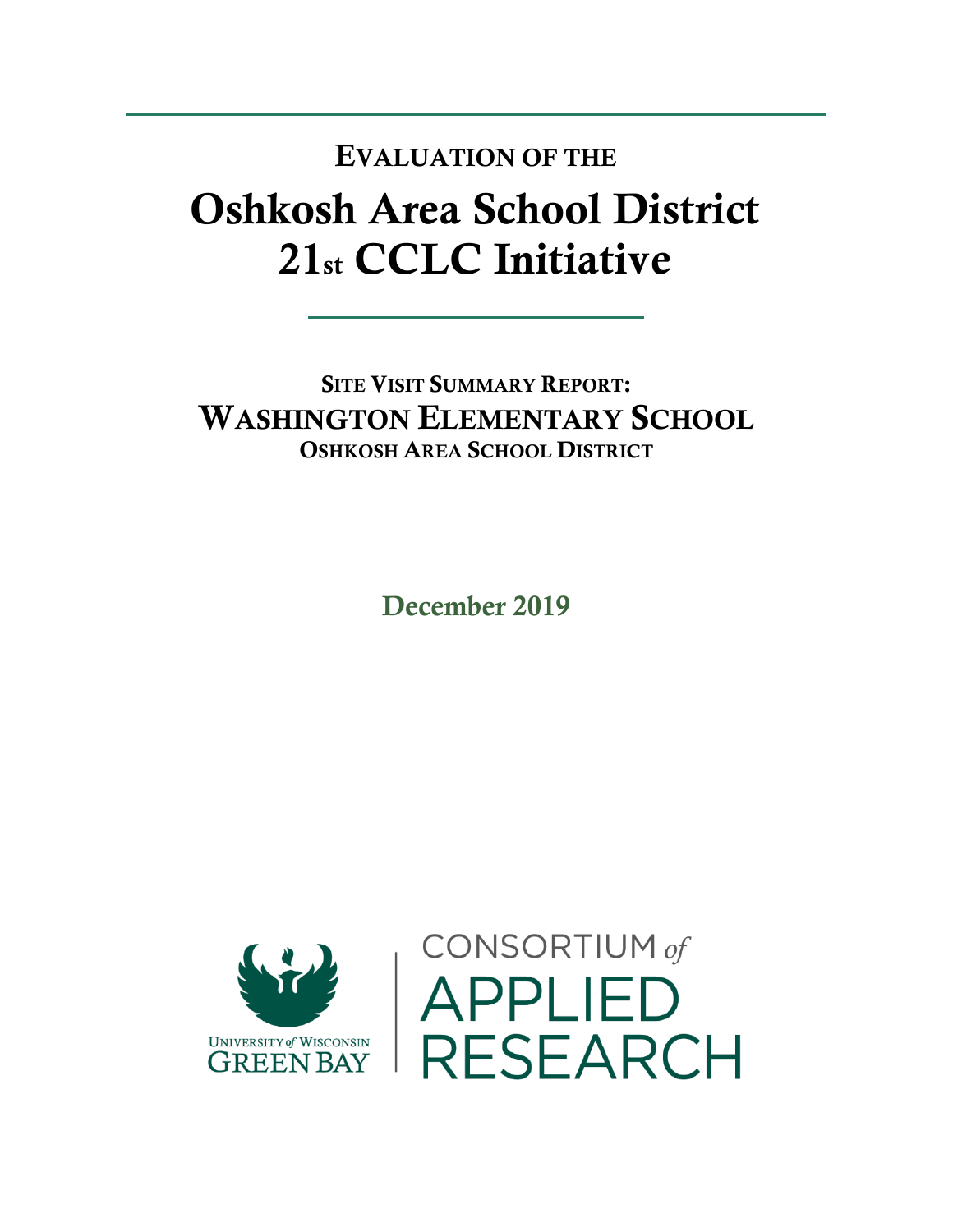|                                                                                                                                                                                                                                                                                                                                                                                                                                                                                                                                           | 1                                               | $\overline{2}$                                | 3                   | 4                | <b>NR</b>                                                        |  |  |  |  |
|-------------------------------------------------------------------------------------------------------------------------------------------------------------------------------------------------------------------------------------------------------------------------------------------------------------------------------------------------------------------------------------------------------------------------------------------------------------------------------------------------------------------------------------------|-------------------------------------------------|-----------------------------------------------|---------------------|------------------|------------------------------------------------------------------|--|--|--|--|
| <b>Elements of Strong Programs</b>                                                                                                                                                                                                                                                                                                                                                                                                                                                                                                        | <b>Must</b><br><b>Address</b><br>and<br>Improve | <b>Some</b><br><b>Progress</b><br><b>Made</b> | <b>Satisfactory</b> | <b>Excellent</b> | <b>Cannot rate</b><br>based on<br><b>information</b><br>gathered |  |  |  |  |
| Focus Area 1: Program activities are geared toward rigorous academic and socio-emotional enrichment                                                                                                                                                                                                                                                                                                                                                                                                                                       |                                                 |                                               |                     |                  |                                                                  |  |  |  |  |
| 1. ACADEMIC ENRICHMENT: Academic activities,<br>other than homework, are offered to students that<br>promote engagement and stimulate thinking.                                                                                                                                                                                                                                                                                                                                                                                           | $\overline{1}$                                  | $\overline{2}$                                |                     | $\overline{4}$   | <b>NR</b>                                                        |  |  |  |  |
| Academic enrichment activities were provided each day the program operated. For example, children were observed to be<br>engaged in puzzles, a Yatzee game (which involved adding up dice), a writing letters activity, Legos, and other academic<br>games. Program staff ensured that at least one literacy, STEM, and physical education activity occurred each week.                                                                                                                                                                   |                                                 |                                               |                     |                  |                                                                  |  |  |  |  |
| 2. OPPORTUNITIES FOR INDIVIDUAL SUPPORT:<br>Individual or small group tutoring, or one-on-one time,<br>is available for students who need additional academic<br>or emotional support.                                                                                                                                                                                                                                                                                                                                                    | 1                                               | $\overline{2}$                                | 3                   |                  | <b>NR</b>                                                        |  |  |  |  |
| Program staff were observed to be actively engaged with youth during the duration of the program. Staff had a good rapport<br>with children and appeared to know them well. One kindergartener was observed to say "I love you" and give hugs to the<br>staff. In numerous rooms, program staff were observed to work one-on-one with children or in small groups.                                                                                                                                                                        |                                                 |                                               |                     |                  |                                                                  |  |  |  |  |
| 3. PROGRAM ACTIVITIES PROMOTE THE<br>DEVELOPMENT OF SOCIO-EMOTIONAL SKILLS:<br>Activities incorporate life-skills such as character<br>education, drug and alcohol prevention, anger<br>management skills, leadership skills, etc.                                                                                                                                                                                                                                                                                                        | 1                                               | $\overline{2}$                                |                     | $\overline{4}$   | <b>NR</b>                                                        |  |  |  |  |
| A structured activity was focused on social-emotional learning at least one time per week. Program staff also incorporated<br>socio-emotional concepts into other aspects of the program, reminding students to be polite to one another, be helpful and<br>kind, and provided leadership opportunities for older youth to plan and facilitate programming (such as getting ready for a<br>holiday party).                                                                                                                                |                                                 |                                               |                     |                  |                                                                  |  |  |  |  |
| Focus Area 2: Program activities are linked to the regular school day<br>4. LINKS TO THE SCHOOL DAY: Program staff<br>incorporate school curriculum into afterschool<br>programming and align activities with school standards.<br>Program utilizes school space and shares resources.                                                                                                                                                                                                                                                    |                                                 | 2                                             |                     |                  | NR                                                               |  |  |  |  |
| The site coordinator had been in place for numerous years and had a good working relationship with the principal and<br>school staff. The program had access to ample school space, including an office for the site coordinator and two storage<br>rooms. Program staff worked to ensure activities aligned with the school day.                                                                                                                                                                                                         |                                                 |                                               |                     |                  |                                                                  |  |  |  |  |
| 5. SCHOOL PERSONNEL ACTIVELY INVOLVED<br>WITH THE PROGRAM: School-day teachers or other<br>school personnel participate directly or indirectly in the<br>administration of the program to support academic<br>enrichment.                                                                                                                                                                                                                                                                                                                 |                                                 | $\overline{2}$                                | 3                   | $\overline{4}$   | <b>NR</b>                                                        |  |  |  |  |
| Because many of the school staff were relatively new, the program had not been successful in recruiting teachers to work<br>for the program. Despite providing flexibility and a competitive wage, teachers were reluctant to participate after school.<br>This was likely because the new teachers in the school were spending after school hours prepping curriculum and grading.<br>It was theorized that the issue would resolve itself over time when teachers in the school had more established routines<br>during the school day. |                                                 |                                               |                     |                  |                                                                  |  |  |  |  |